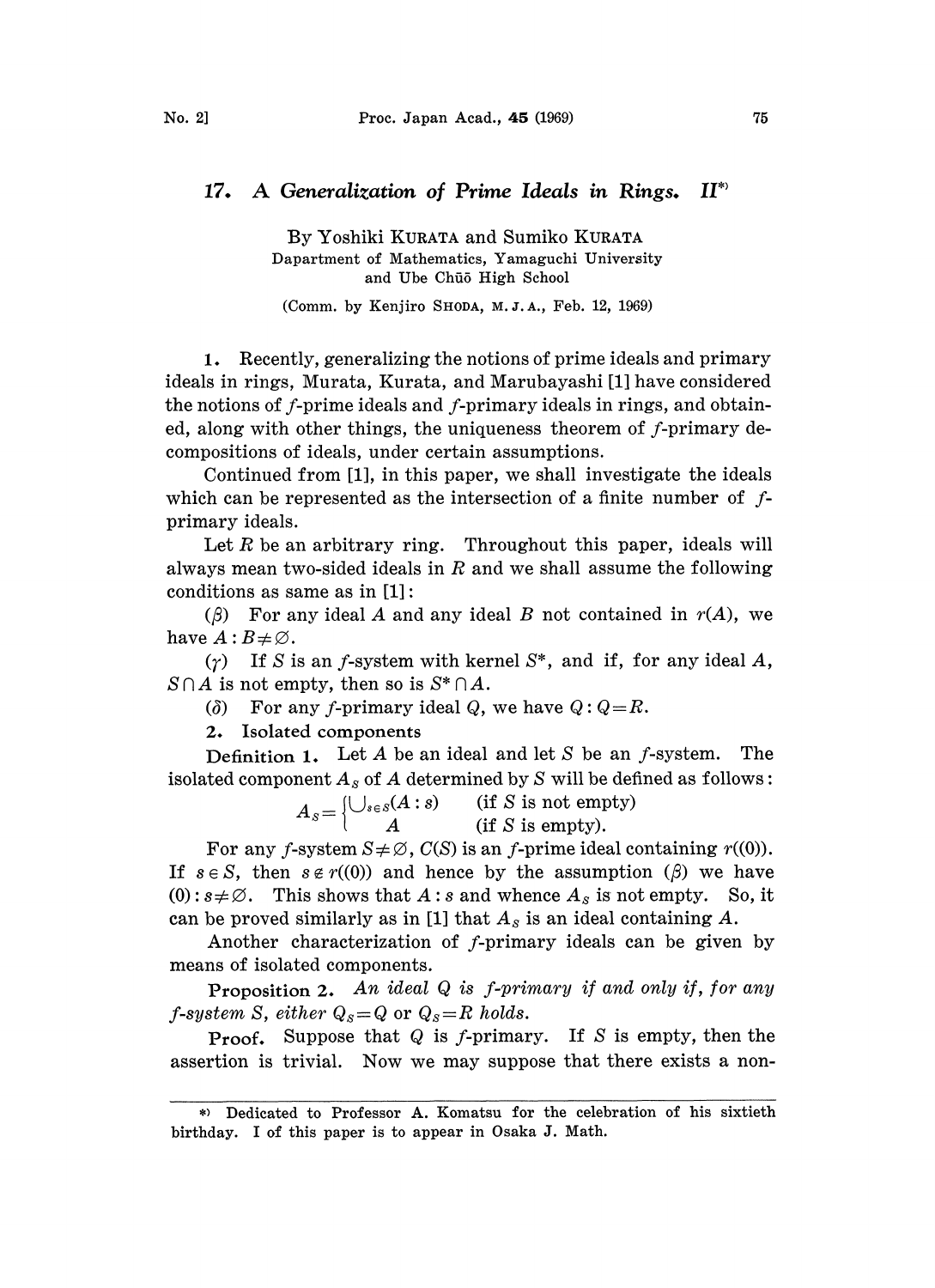empty f-system S such that  $Q_s \neq Q$ . Let b be an element such as  $b \in Q_s$  and  $b \notin Q$ . Then there exists at least one  $s \in S$  such that  $f(s)f(b) \subseteq Q$ . Since Q is f-primary, we have  $s \in r(Q)$ , and thus we can choose an element  $a \in S \cap Q$ . Since  $Q : a = R$  by the assumption ( $\delta$ ), we have  $Q_s = R$ .

Conversely, let us suppose that, for any f-system S, either  $Q_s = Q$ or  $Q_s=R$  holds and that Q is not f-primary. Then there exist  $b \notin Q$  and  $c \notin r(Q)$  such that  $f(c)f(b) \subseteq Q$ . Since  $c \notin r(Q)$ , for some f-prime ideal P we have  $Q \subseteq P$  and  $c \notin P$ . If we set  $S = C(P)$ , then S is an f-system and  $b \in Q_s$ . Therefore  $Q \subseteq Q_s$ . It follows from the assumption that  $Q_s$ =R and hence there exists at least one  $s \in S$  such that  $f(s)f(c) \subseteq Q$ . Since P is an f-prime ideal containing Q, we have, by  $[1, \text{Lemma } 1.4],$ either  $s \in P$  or  $c \in P$ , which is impossible in any case.

If an ideal  $A$  has an  $f$ -primary decomposition, then the isolated component of  $A$  can be expressed in terms of its  $f$ -primary components:

**Theorem 3.** Let A be an ideal, and let S be an f-system. Suppose that  $A = Q_1 \cap Q_2 \cap \cdots \cap Q_n$ , where each  $Q_i$  is an f-primary ideal. If  $r(Q_i)$  meet S for  $m+1 \leq i \leq n$  but not for  $1 \leq i \leq m$ , then we have  $A_s = Q_1 \cap Q_2 \cap \cdots \cap Q_m$ .

$$
A_S = \mathcal{Q}_1 \cup \mathcal{Q}_2 \cup \cdots \cup \mathcal{Q}_s
$$

If  $r(Q_i)$  meet S for  $1 \leq i \leq n$ , then  $A_s = R$ .

Proof. If S is empty, then the assertion is trivial. We may therefore assume that S is not empty. Let  $x \in A_s$ . Then, for some  $s \in S$ , we have  $f(s)f(x) \subseteq A = Q_1 \cap Q_2 \cap \cdots \cap Q_n$ . Consequently, if  $1 \leq i$  $\leq m$ , since  $s \notin r(Q_i)$ , we have  $x \in Q_i$ , and hence  $A_s \subseteq Q_1 \cap Q_2 \cap \cdots \cap Q_m$ .

For  $m+1 \leq j \leq n$ ,  $r(Q_j) \cap S$  is not empty and hence so is  $Q_j \cap S$  and also, by the assumption  $(\gamma)$ , so is  $Q_j \cap S^*$ . Since  $S^*$  is an *m*-system, for  $s_{m+1} \in Q_{m+1} \cap S^*$  and  $s_{m+2} \in Q_{m+2} \cap S^*$ , there exists  $z \in R$  such that  $s'_{m+2}=s_{m+1}zs_{m+2}\in Q_{m+1}\cap Q_{m+2}\cap S^*$ . Similarly, there exists  $z'\in R$  such that  $s'_{m+3}=s'_{m+2}z's_{m+3}\in Q_{m+1}\cap Q_{m+2}\cap Q_{m+3}\cap S^*$  for  $s_{m+3}\in Q_{m+3}\cap S^*$ . Continuing in this way, we obtain after a finite number of steps an element  $s'_n$  which is in  $Q_{m+1} \cap Q_{m+2} \cap \cdots \cap Q_n \cap S^*$ . Thus it follows from the assumption ( $\delta$ ) that  $Q_j : s'_n = R$  for  $m+1 \leq j \leq n$  and hence  $(Q_{m+1}\cap Q_{m+2}\cap \cdots \cap Q_n): s'_n=R$ . On the other hand, we have  $Q_1 \cap Q_2 \cap \cdots \cap Q_m \subseteq (Q_1 \cap Q_2 \cap \cdots \cap Q_m): s'_n$ . Therefore we have  $Q_1 \cap Q_2 \cap \cdots \cap Q_m \subseteq A : s'_n \subseteq A_s.$ 

If, for  $1 \leq i \leq n$ ,  $r(Q_i)$  meet S, then the above proof shows that there exists an element  $s'_n \in Q_1 \cap Q_2 \cap \cdots \cap Q_n \cap S^*$  which satisfies that  $(Q_1 \cap Q_2 \cap \cdots \cap Q_n)$ :  $s'_n = R$ . Thus we have  $A_s = R$ . This completes the proof.

Let  $S$  be an  $f$ -system. Combining this theorem with Proposition 2, we obtain that if Q is f-primary, then  $Q_s$  is R or Q according as  $r(Q)$  meets or does not meet S.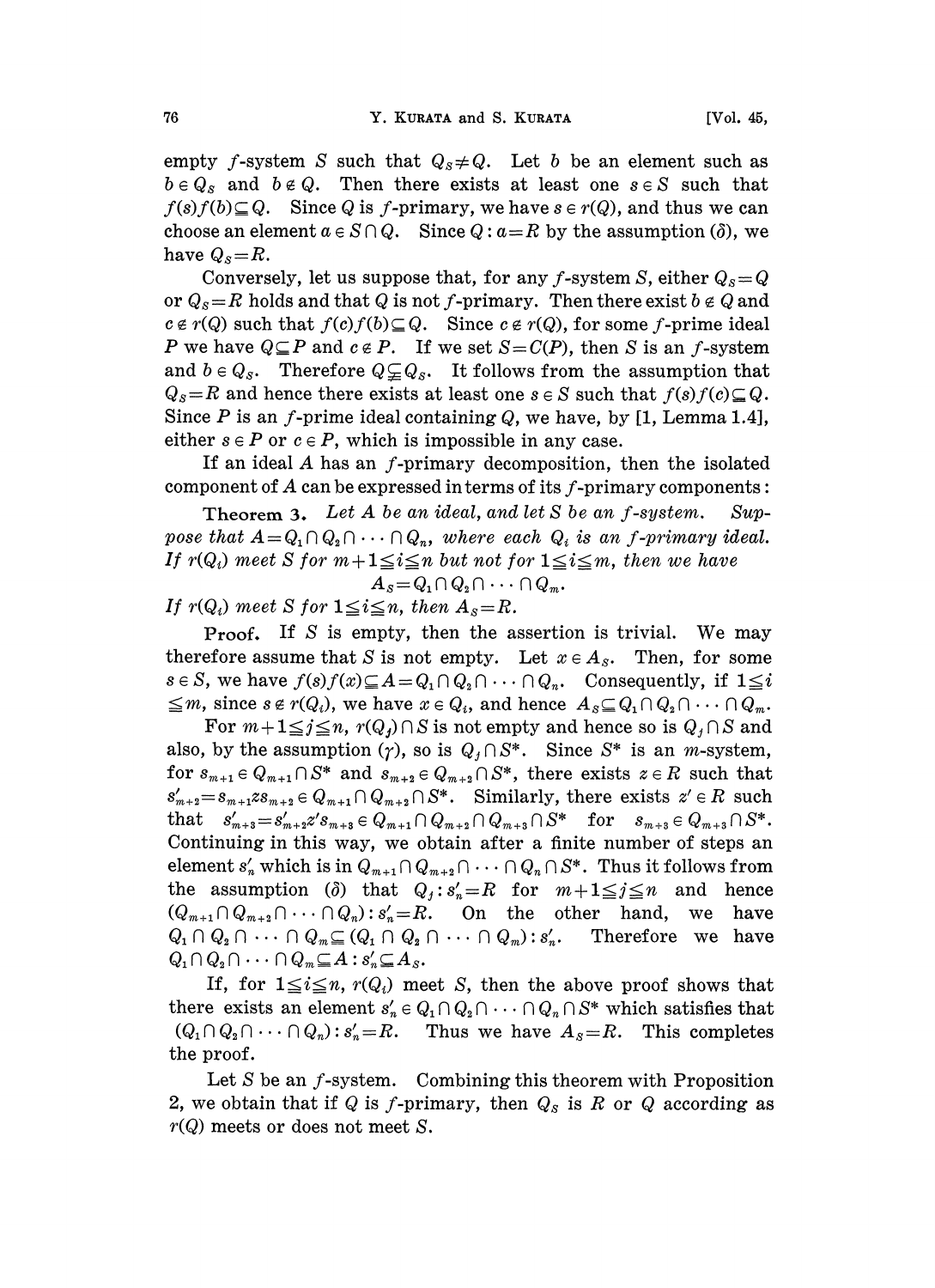From Theorem 3, we see at once

Corollary 4. A decomposable ideal has at most <sup>a</sup> finite number of isolated components.

3. Isolated set

Lemma 5. Suppose that an ideal  $A$  has an f-primary decomposition:  $A = Q_1 \cap Q_2 \cap \cdots \cap Q_n$ . Then any f-prime ideal P which contains A must contain at least one of the  $Q_i$ .

**Proof.** If  $P=R$ , then the assertion is trivial, and so we may suppose that there exists an f-prime ideal  $P \neq R$  such that  $A \subseteq P$  and  $Q_i \nsubseteq P$  for  $1 \leq i \leq n$ . If we put  $S = C(P)$ , then S is an f-system and  $S \cap Q_i$  and whence  $S \cap r(Q_i)$  is not empty for all i. We have, by Theorem 3,  $A_s = R$ . Thus, for any element  $x \in R$ , there exists some element  $s \in S$  such that  $f(s)f(x) \subseteq A$  holds. This implies, by [1, Lemma 1.4], that  $x \in P$ , a contradiction.

Suppose that an ideal  $A$  has an  $f$ -primary decomposition, and let  $A=Q_1\cap Q_2\cap \cdots \cap Q_n$  be its normal decomposition. Then as is seen from  $[1,$  Theorem 3.7], the number of f-primary components and the radicals of f-primary components depend only on A and not on the particular normal decomposition considered.

Definition 6. A subset  $\{r(Q_1), r(Q_2), \dots, r(Q_m)\}$  of the radicals is called an isolated set of A, if for  $m+1 \leq j \leq n$ , each  $r(Q_i)$  is not contained in any of  $r(Q_i)$  for  $1 \leq i \leq m$ .

Proposition 7. Suppose that an ideal A has an f-primary decomposition. Let  $A = Q_1 \cap Q_2 \cap \cdots \cap Q_n$  be its normal decomposition, and let  $r(Q_i) = \bigcap_k P_{ik}$  be the expression of  $r(Q_i)$  as the intersection of all the minimal f-prime ideals belonging to  $Q_i$ . Then the following  $conditions$  are equivalent:

(1) The set  $\{r(Q_1), r(Q_2), \cdots, r(Q_m)\}\)$  is an isolated set of A,

(2) For each  $Q_i$ ,  $1 \leq i \leq m$ , there exists at least one minimal fprime ideal  $P_{ik} = P_i^*$  such that  $P_i^*$  does not contain  $P_{ik}$  for all j,  $m+1$  $\leq j \leq n$ , and for all k,

(3) Each  $r(Q_i)$ ,  $1 \leq i \leq m$ , does not contain the intersection  $Q_{m+1} \cap Q_{m+2} \cap \cdots \cap Q_n$ .

We come now to the second uniqueness theorem for normal decompositions:

Theorem 8. Suppose that an ideal A has an f-primary decomposition, and let  $A = Q_1 \cap Q_2 \cap \cdots \cap Q_n$  be its normal decomposition. If  ${r(Q_1), r(Q_2), \dots, r(Q_m)}$  is an isolated set of A, then  $Q_1 \cap Q_2 \cap \dots \cap Q_m$ depends only on  $r(Q_1), r(Q_2), \cdots, r(Q_m)$  and not on the particular normal decomposition of A.

**Proof.** Let  $A = Q_1 \cap Q_2 \cap \cdots \cap Q_n = Q'_1 \cap Q'_2 \cap \cdots \cap Q'_n$  be two normal decompositions of A such that  $r(Q_i)=r(Q_i)$  for  $1\leq i\leq n$ . If we